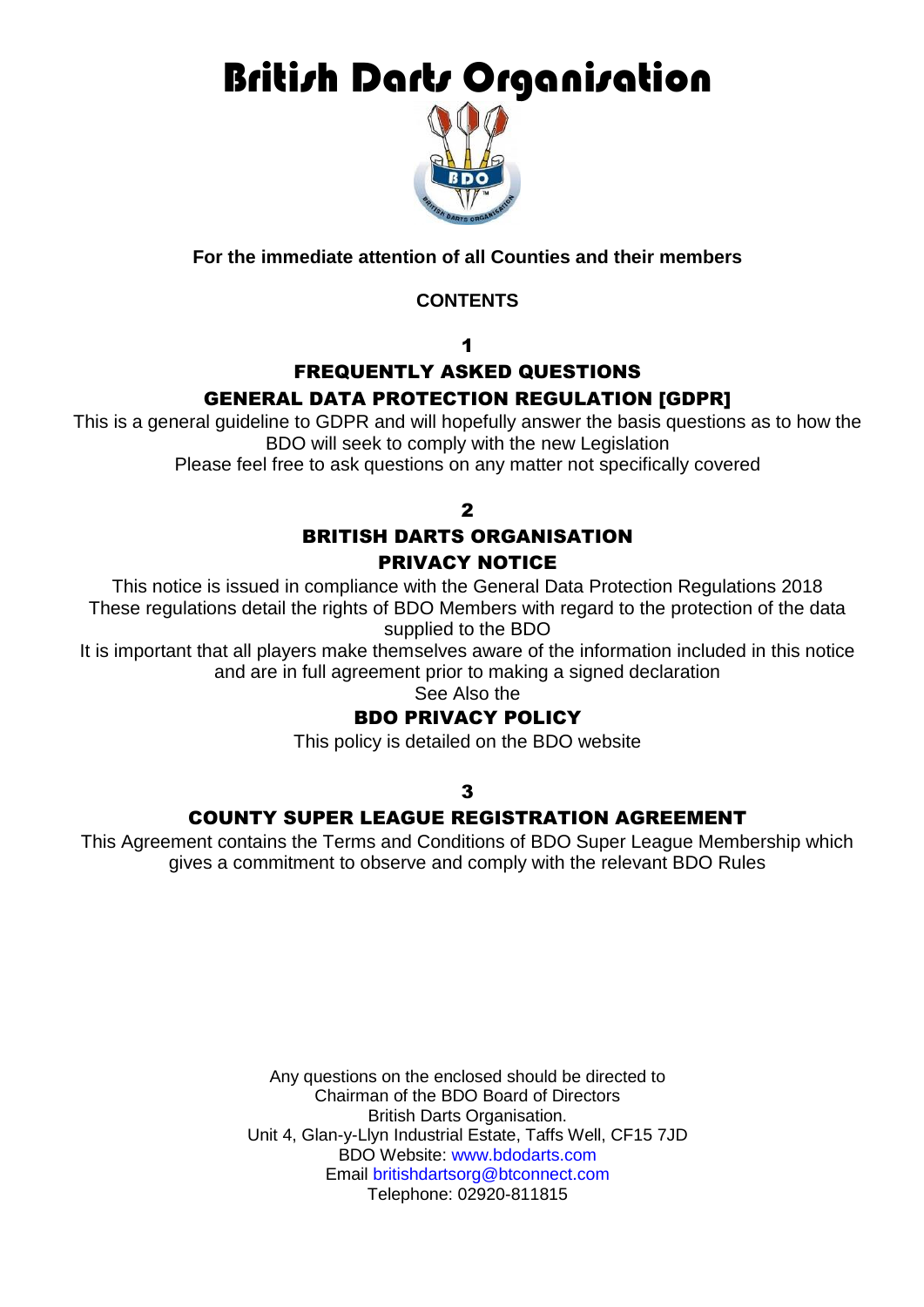### **BRITISH DARTS ORGANISATION FOR THE ATTENTION OF ALL BDO MEMBERS FREQUENTLY ASKED QUESTIONS GENERAL DATA PROTECTION REGULATION [GDPR]**

Dear Members

# **WHAT IS GDPR**

Most of you will have heard in some way or another of the recent legislation introduced called GDPR. which is a legal framework that sets guidelines for the collection and processing of personal information of individuals within the European Union (EU).

## **HOW WILL IT AFFECT THE BDO**

As the BDO is a membership organisation the collection of certain information and personal data is essential and this is fully explained in the Privacy Notice on Page 2 of this letter

## **HOW WILL IT AFFECT MEMBER COUNTIES**

The GDPR concerns itself only with personal data and to implement it will require that the BDO be classed as 'Data Controllers' and that the Counties will be designated as 'Data Processors' and as such it will be their task to appoint from a person responsible for the recording of details of their Super League players and transferring this data onto the BDO database system for the sole attention of the BDO Data Controller The collation of data from BDO Ranked Tournaments

## **HOW WILL DATA BE SECURELY STORED?**

It will be the responsibility of the Data Controllers [BDO] and the Processors [COUNTIES] to securely store any data they hold and to identify the persons so responsible for these duties

Paper copies of date [completed Forms etc.] will have to be stored in lockable cupboards or file cabinets and safes

Electronic data must be password protected by whomsoever holds it

For more information see the Privacy Notice on Page

## **HOW WILL IT AFFECT THE PLAYERS?**

There will be no effect at all other than players will have the right of access to their data as detailed the Privacy Notice on Page 2 and there will be a slightly altered Super League and County Membership Forms to fill in that will include procedures as applicable to data protection

## **WHAT CHANGES WILL THERE BE**

The BDO Membership system will need adjustments to ensure that all players that participate in BICC, British Internationals, BDO Member Events and BDO Ranked Tournaments are categorised as BDO Full Members and those who only play in BDO Ranked Tournaments and gain Ranking System Points will have to have a classification of Associate BDO Membership in order to justify the collection of those players data under GDPR

A player will become an Associate Member of the BDO once he or she features in the BDO Invitational Ranking Tables for the relevant 'rolling table' period

An Associate member of the BDO will not be able to participate in BICC, British Internationals or BDO Member Events

# **REGISTRATION FORMS**

These will be slightly different in order to minimise the information required and also to introduce a means whereby young players will require a parent/carer to ratify by signature the young players application for membership

## **PART ONE – County Super League Membership [Full Membership]**

All players will be required in the first instance to submit an application for Super League Membership of their respective County and once accepted this will ratify that player as a Full Member of the BDO and thereby enjoy all of the privileges and opportunities of Full Membership of the BDO

## **PART TWO – BICC and British International Registration Form**

This will need to be completed by those players that achieve BICC and International status

## **IDENTITY NUMBER**

To avoid any doubt, it is intended to issue an ID Number to all Full BDO Members that will stay with that player for as long as he/she remains a Full BDO Member or becomes a 'renewed' or 'transferred' BDO Full Member

## **ASSOCIATE MEMBERSHIP DATA**

Data will be collated from the BDO Ranked Event Entry details and then transferred to BDO under a 'Shared Policy Agreement with the respective recognised darts body responsible for organising the Ranked event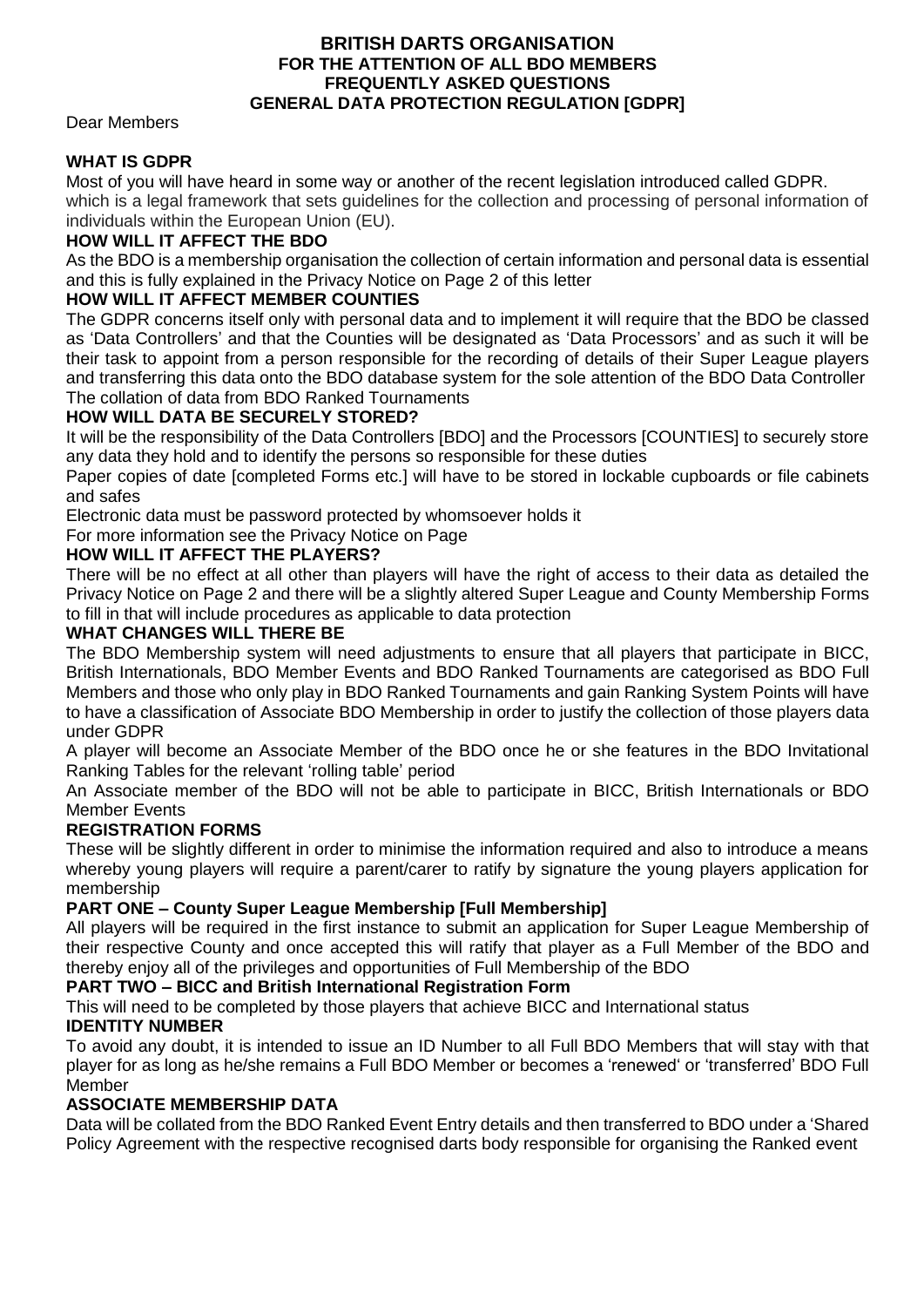## **BRITISH DARTS ORGANISATION PRIVACY NOTICE**

The British Darts Organisation [BDO] are committed to protecting and respecting your privacy.

For any personal data you provide for the purposes of your membership under the General Data Protection Regulation 2018 the British Darts Organisation [BDO] is the Data Controller and as such is responsible for storing and otherwise processing that data in a fair, lawful, secure and transparent way.

The BDO Member County for which you have enlisted as a Super League member by completion of the relevant Form is the Data Processor and as such will be responsible for initialising the process of your membership, collating the resulting data for electronic transfer to the Data Controller [i.e. British Darts Organisation] via its password protected database.

#### **What personal data we hold on you**

### **BDO Full Members = Those players that are currently registered with a BDO Member County Super League**

The information we hold shall include only those details that are required to complete your membership application, enter into BDO events and ensure your access to each of the BDO member activities for which you are enlisting [namely participation in or the opportunity to qualify for BDO Member Events that your age and gender renders you eligible for] and may include your name, age, gender, nationality, address, e-mail address, phone number and name of any other BDO member counties with which you are also registered as a member

You do not need to provide us with your date of birth unless you wish to enter age-limited (junior or seniors) events or gain any concessions that may be available based on age. However applicant members aged 16 and under will require signed parental or legal guardian consent before any membership application is considered.

We shall require details of gender as the BDO operate separate Male and Female sections of participation in most of its activities

We shall require a declaration of Nationality in order that in instances of any selection into National Teams or National Tournaments then players can be designated accordingly

As a data subject you are not obliged to share your personal data with the BDO. If you choose not to share your personal data with us we may not be able to register or administer your membership. The reason being that without the data required the BDO would not be in a position to provide the services that the BDO offer in membership and therefore the membership application could not be processed or implemented to your best advantage

Our lawful basis for processing your personal data is that we have a contractual obligation to you as a member to provide the services you are registering for.

## **BDO Associate Members = Non BDO Members that have accumulated BDO Ranking system points**

On occasion we may collect personal data from non-members [(e.g. such as any non-member participant who fill in a form of registration and pays relevant entry fee for entry into a BDO event classed as a 'BDO Open Event' or 'BDO Invitational Ranked Tournament'] and ois allocated BDO Invitational Ranking Points by virtue of his/her position in such Event or Tournament

Our lawful basis for processing data is consent. Therefore, we will also need explicit consent from non-members to process this data, which we will ask for at the point of collecting it i.e. on the relevant BDO Open event entry form or on the relevant BDO Ranked Tournament entry form]

### **Why we need your personal data**

The reason we need your Data is to be able to administer your membership and provide the services you are signing up to when you register as a BDO County Super League member or by acquiring BDO Associate Membership We do not hold or request any sensitive data

### **Who we share your personal data with**

The BDO does not share any personal data it holds with any other third party unless instructed to do so by law Your data is not processed for any further purposes other than those detailed in this Notice.

### **How long we hold your personal data**

#### **Members**

We will hold your personal data on file for as long as you are a member with the BDO. Member details are updated every year on annual membership forms. Any personal data we hold on you will be securely destroyed after 3 months of cessation of membership

### **Non-Members**

This information will be stored for 21 days after each event and then destroyed securely.

### **Social Media**

The BDO has the following social media pages: Facebook &Twitter, All members are free to join these pages. If you join one of the Social Media pages, please note that the providers of the social media platform(s) have their own privacy policies and therefore the BDO do not accept any responsibility or liability for these policies. Please check these policies before you submit any personal data on the BDO or other social media pages.

### **Your rights regarding your personal data**

As a data subject you may have the right at any time to request access to, rectification, erasure or 'right to be forgotten' on any of your personal data; to restrict or object to certain kinds of processing of your personal data to the portability of your personal data and to complain to the UK's data protection supervisory authority, the Information Commissioner's Office about the processing of your personal data.

> To initiate any request for further information contact: Contact Information Commission Office [complaint to the ICO.](https://ico.org.uk/concerns/) Contact BDO on britishdartsorg@btconnect.com Reference also the [BDO Privacy Policy](http://www.bdodarts.com/privacy.php)